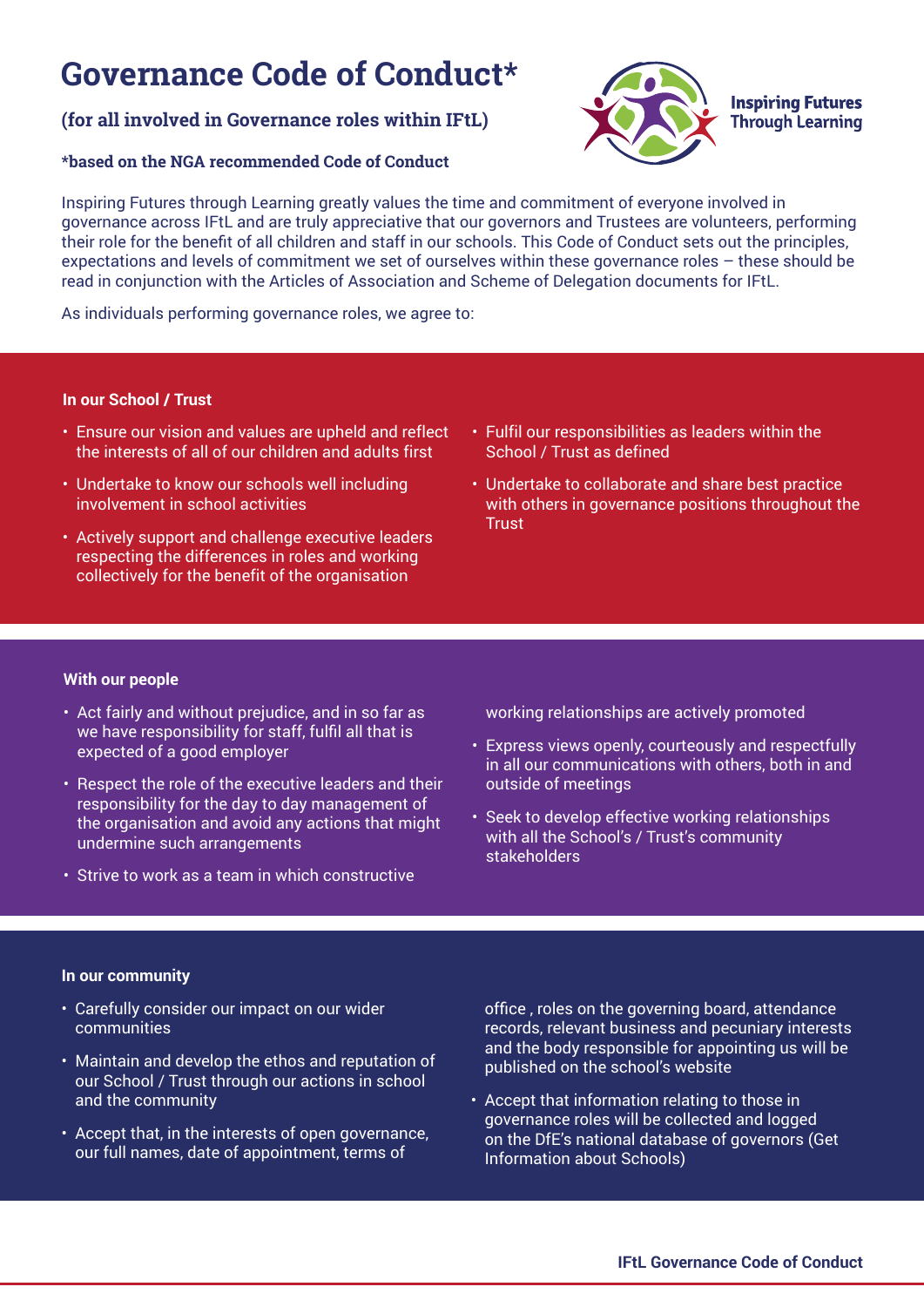#### **7 principles of public life and ethical leadership**

Acknowledge and work within the seven (Nolan) principles of public life, particularly noting their application to School / Trust governance:

- Selflessness
- Integrity
- Objectivity
- Accountability
- Openness
- Honesty
- Leadership

Role model ethical leadership by consistently displaying the following personal characteristics or virtues:

- Trust
- Wisdom
- Kindness
- Justice
- Service
- Courage
- Optimism

#### **Commitment**

- Acknowledge that accepting office into a governance role involves the commitment of significant amounts of time and energy
- Actively take part in the work of our governance body and accept our fair share of responsibilities, including service in Link roles and working groups
- Make full efforts to attend (attending at least 80% of meetings), and where attendance is not possible, submit questions on paperwork in advance for discussion and send apologies
- Read all paperwork related to the meetings in advance and prepare thoughts and questions
- Visit the school (in the school day) at least once annually in relation to our governance roles, more frequently where our Link roles would determine this
- Consider seriously our individual and collective needs for induction, training and development including fulfilling all compliancy and safeguarding requirements
- Attend the annual IFtL Governance Conference

#### **Fulfil our role**

- Know and understand our purpose and the strategic nature of our role
- Accept collective responsibility for all decisions made by the board or its delegated agents. This means that we will not speak against majority decisions outside the governing body
- Agree to adhere to the rules, policies and procedures of the governance body as set out by the relevant governance documents and law
- Act in the best interests of the School / Trust as a whole and not as a representative of any group
- Ensure our school visits are pre-arranged with school, are in line with the SDP and / or Link role responsibility and are reported back to the governing body in order to ensure understanding and discussion
- Declare conflict of interests for the Register of Interests but also as they arise